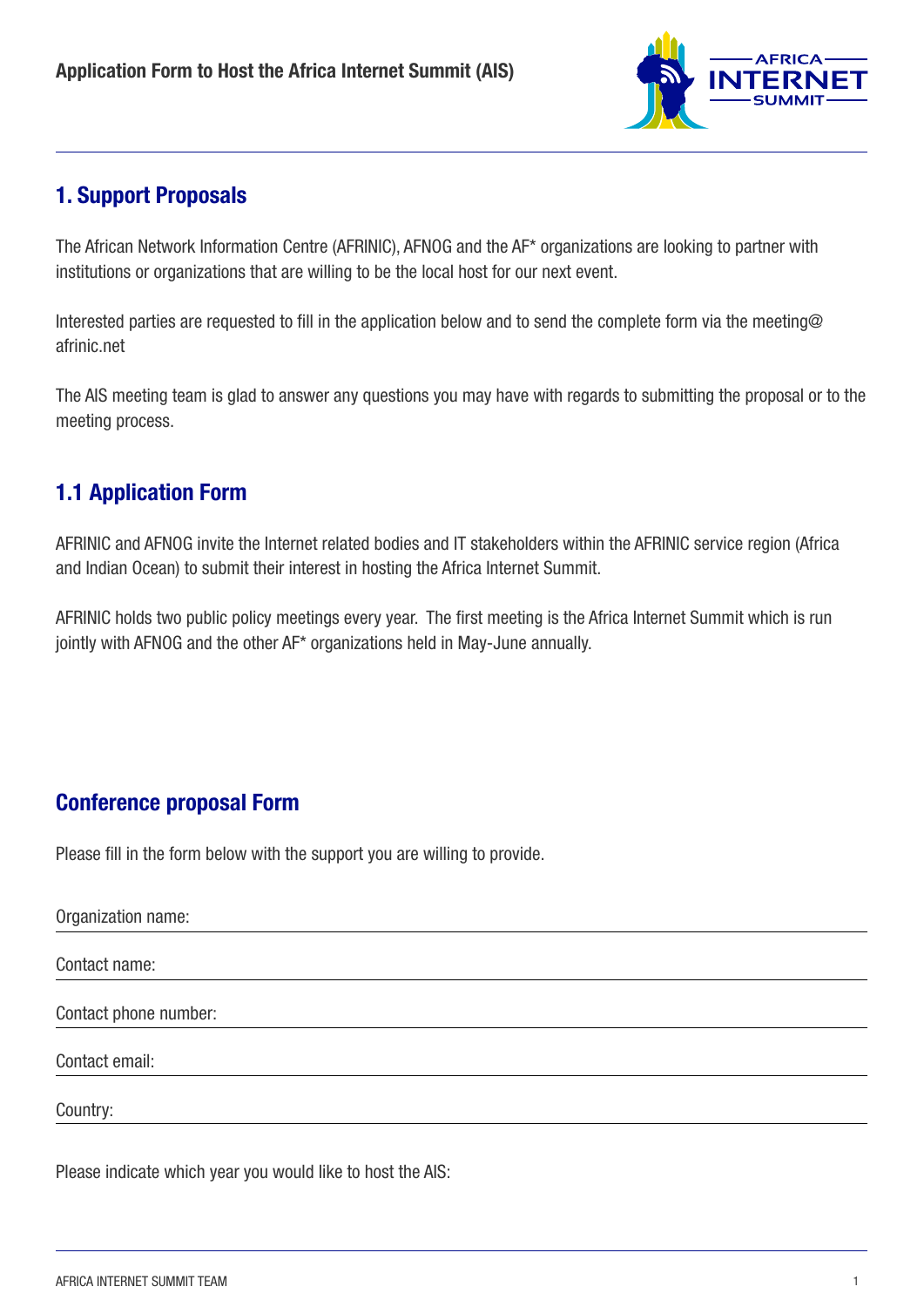### Type of institutions:

| Government                                                                 |
|----------------------------------------------------------------------------|
| <b>Regulatory Body</b>                                                     |
| <b>AFRINIC Member</b>                                                      |
| A past sponsor                                                             |
| A NOG member                                                               |
| <b>Internet Service Providers/ Mobile Operators</b>                        |
| An active member of the Internet community- Please specify                 |
| <b>Educational/Academic Institutions</b>                                   |
| Our organization has worked with AFRINIC/AFNOG or similar organizations by |
|                                                                            |

#### General Overview:

Has your organization/province ever hosted a conference similar to the Africa Internet Summit and/or AFRINIC standalone meeting?

| Yes, please specify |  |
|---------------------|--|
| N <sub>0</sub>      |  |

Have there been any recent attacks against foreign interests (Embassies, hotels, shopping malls) in your city?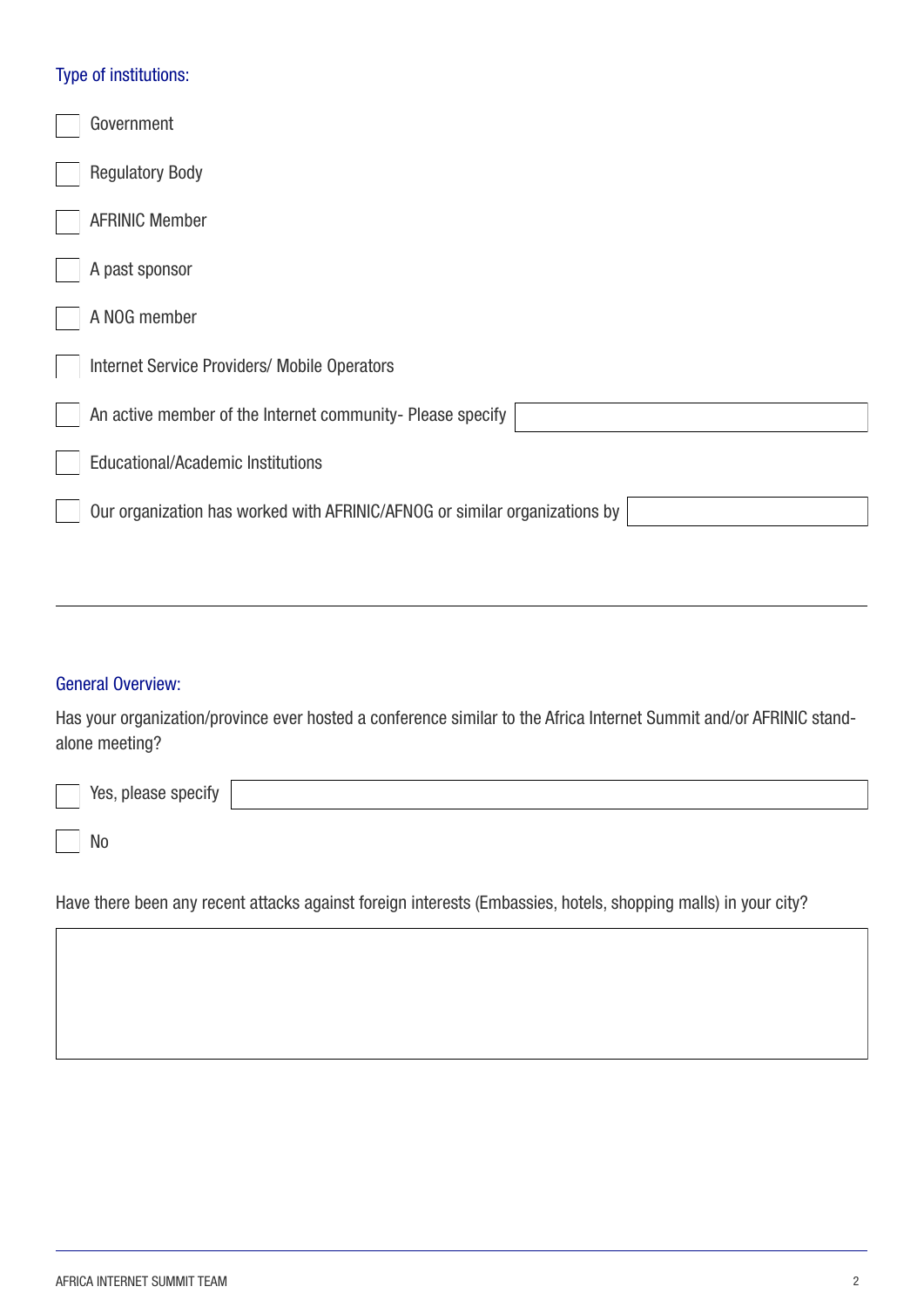### Your involvement & support in organizing the event

The budget for hosting AIS meetings is approximately USD 250,000. This is raised through commitments by local hosts and sponsorships.

Please confirm by ticking what the organisation is willing to provide:

| The organisation is able to provide financial support to the conference.                      |  |  |
|-----------------------------------------------------------------------------------------------|--|--|
| Please specify the amount                                                                     |  |  |
|                                                                                               |  |  |
| The organisation is able to help in raising additional funding through sponsorship locally.   |  |  |
| Estimate amount                                                                               |  |  |
| The organisation is able to sponsor side events like the Welcome cocktail or the Gala dinner. |  |  |
| <b>Comments</b>                                                                               |  |  |
|                                                                                               |  |  |
| The organisation can assist in the events operations below with:                              |  |  |
| Conference venues recommendations<br>$\bullet$                                                |  |  |
| Overflow hotels for delegates<br>$\bullet$                                                    |  |  |
| <b>Budget hotel for students</b><br>$\bullet$                                                 |  |  |
| Identification of local suppliers (Interpretation, transport, marketing materials)            |  |  |
| Negotiation with local suppliers for discounted price<br>$\bullet$                            |  |  |
| Visa formalities assistance (visa fees, visa letters)                                         |  |  |
| Event's marketing campaigns                                                                   |  |  |
| Assistance in coordinating with the media partners                                            |  |  |
| Raising sponsorship for local students to attend the AfNOG workshops                          |  |  |
| <b>Comments</b>                                                                               |  |  |
|                                                                                               |  |  |
|                                                                                               |  |  |